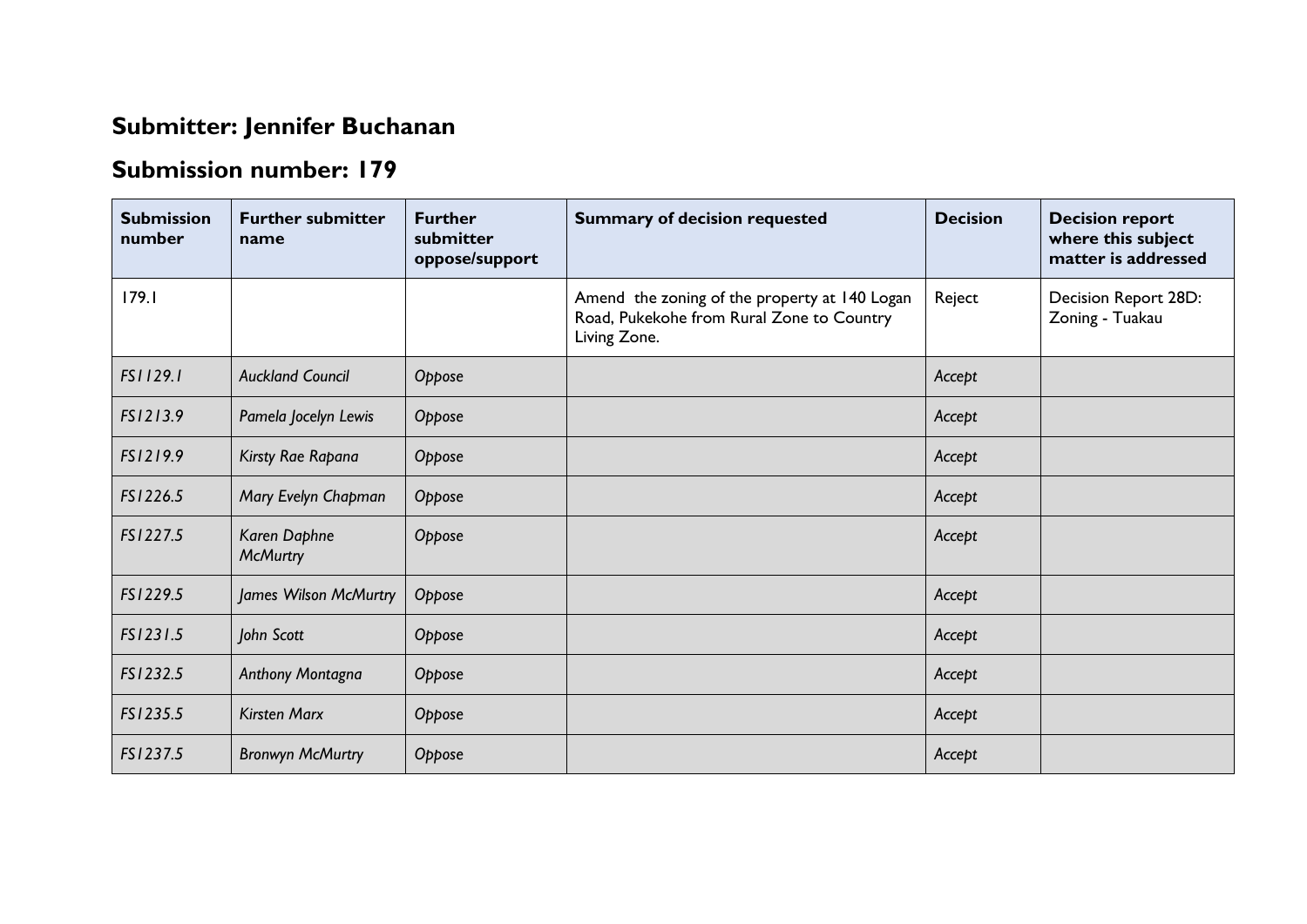| <b>Submission</b><br>number | <b>Further submitter</b><br>name     | <b>Further</b><br>submitter<br>oppose/support | <b>Summary of decision requested</b> | <b>Decision</b> | <b>Decision report</b><br>where this subject<br>matter is addressed |
|-----------------------------|--------------------------------------|-----------------------------------------------|--------------------------------------|-----------------|---------------------------------------------------------------------|
| FS1242.9                    | Faine Delwyn Mende                   | Oppose                                        |                                      | Accept          |                                                                     |
| FS1290.4                    | Anthony James Parker                 | Oppose                                        |                                      | Accept          |                                                                     |
| FS1336.9                    | <b>Gary Finlay</b>                   | Oppose                                        |                                      | Accept          |                                                                     |
| FS1351.9                    | <b>Shana King</b>                    | Oppose                                        |                                      | Accept          |                                                                     |
| FS1358.5                    | Graham A Deadman                     | Oppose                                        |                                      | Accept          |                                                                     |
| FS1360.5                    | Nesdam & Fisk Madsen<br><b>Trust</b> | Oppose                                        |                                      | Accept          |                                                                     |
| FS1361.5                    | Pamela Rosalind Anne<br>Parker       | Oppose                                        |                                      | Accept          |                                                                     |
| FS1205.21                   | Lauren Alexandra Banks               | Oppose                                        |                                      | Reject          |                                                                     |
| FS1217.12                   | Lisa Vickery                         | Oppose                                        |                                      | Accept          |                                                                     |
| FS1220.13                   | <b>Heather Walden</b>                | Oppose                                        |                                      | Accept          |                                                                     |
| FS1228.21                   | Peter Christopher<br>Chapman         | Oppose                                        |                                      | Accept          |                                                                     |
| FS1230.13                   | Nichola Taylor                       | Oppose                                        |                                      | Accept          |                                                                     |
| FS1233.13                   | Andrea Scott                         | Oppose                                        |                                      | Accept          |                                                                     |
| FS1234.13                   | Scott Taylor                         | Oppose                                        |                                      | Accept          |                                                                     |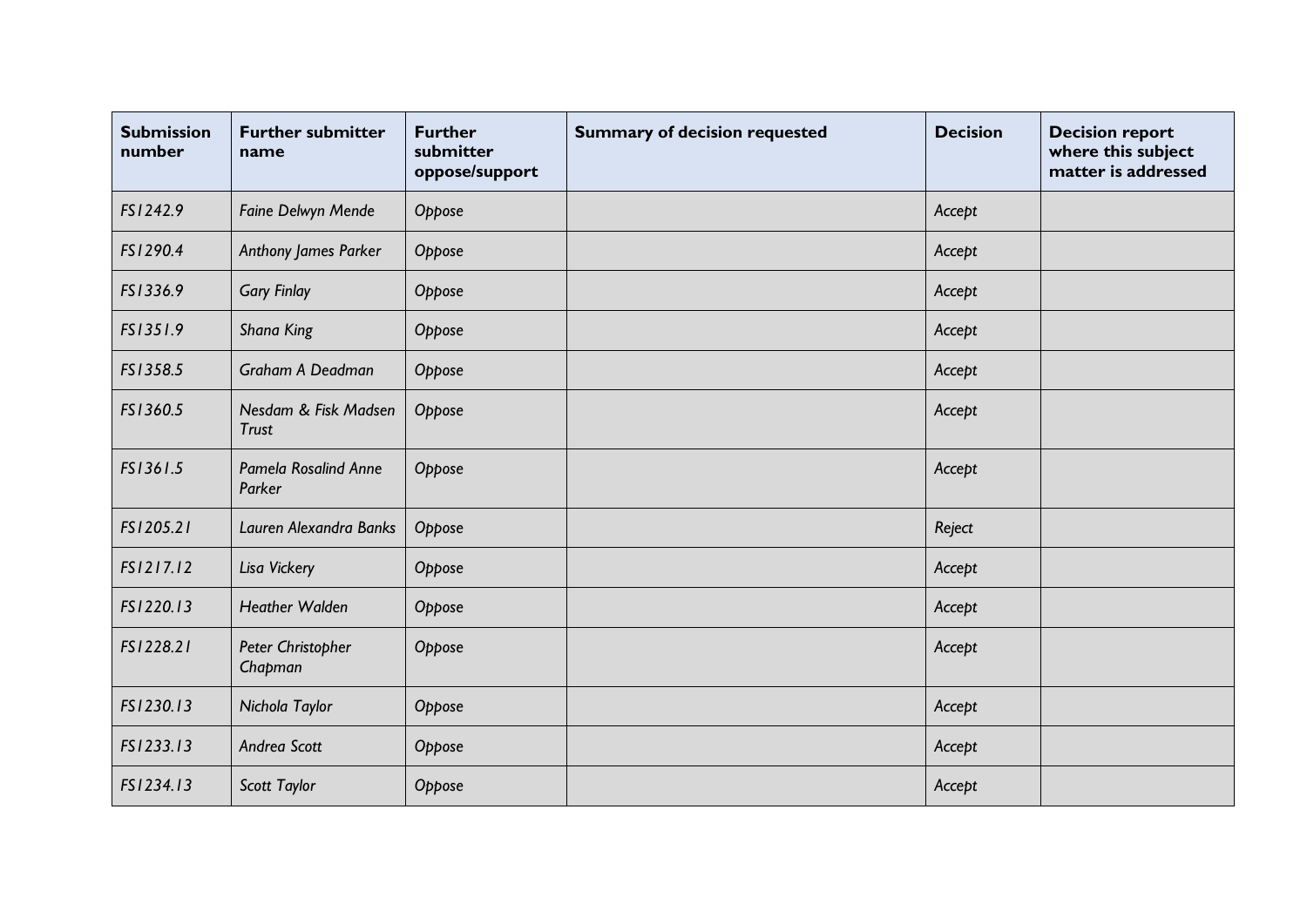| <b>Submission</b><br>number | <b>Further submitter</b><br>name           | <b>Further</b><br>submitter<br>oppose/support | <b>Summary of decision requested</b> | <b>Decision</b> | <b>Decision report</b><br>where this subject<br>matter is addressed |
|-----------------------------|--------------------------------------------|-----------------------------------------------|--------------------------------------|-----------------|---------------------------------------------------------------------|
| FS1236.13                   | Lynda Mellsop                              | Oppose                                        |                                      | Accept          |                                                                     |
| FS1238.13                   | <b>Grant David Maclean</b>                 | Oppose                                        |                                      | Accept          |                                                                     |
| FS1239.13                   | <b>Ruth Phillips</b>                       | Oppose                                        |                                      | Accept          |                                                                     |
| FS1240.13                   | Linda Andrew                               | Oppose                                        |                                      | Accept          |                                                                     |
| FS1241.13                   | <b>Calvin Andrew</b>                       | Oppose                                        |                                      | Accept          |                                                                     |
| FS1243.13                   | <b>Nicole Ormsby</b>                       | Oppose                                        |                                      | Accept          |                                                                     |
| FS1245.13                   | <b>Maire Enterprises</b><br><b>Limited</b> | Oppose                                        |                                      | Accept          |                                                                     |
| FS1246.13                   | Sharageen Holdings<br><b>Limited</b>       | Oppose                                        |                                      | Accept          |                                                                     |
| FS1247.13                   | <b>Tammy Baker</b>                         | Oppose                                        |                                      | Accept          |                                                                     |
| FS1352.17                   | Graydon Millen                             | Oppose                                        |                                      | Accept          |                                                                     |
| FS1354.17                   | Peter Francis Montagna                     | Oppose                                        |                                      | Accept          |                                                                     |
| FS1355.17                   | Justine Wootton                            | Oppose                                        |                                      | Accept          |                                                                     |
| FS1356.13                   | Elizabeth Jean<br>Deadman                  | Oppose                                        |                                      | Accept          |                                                                     |